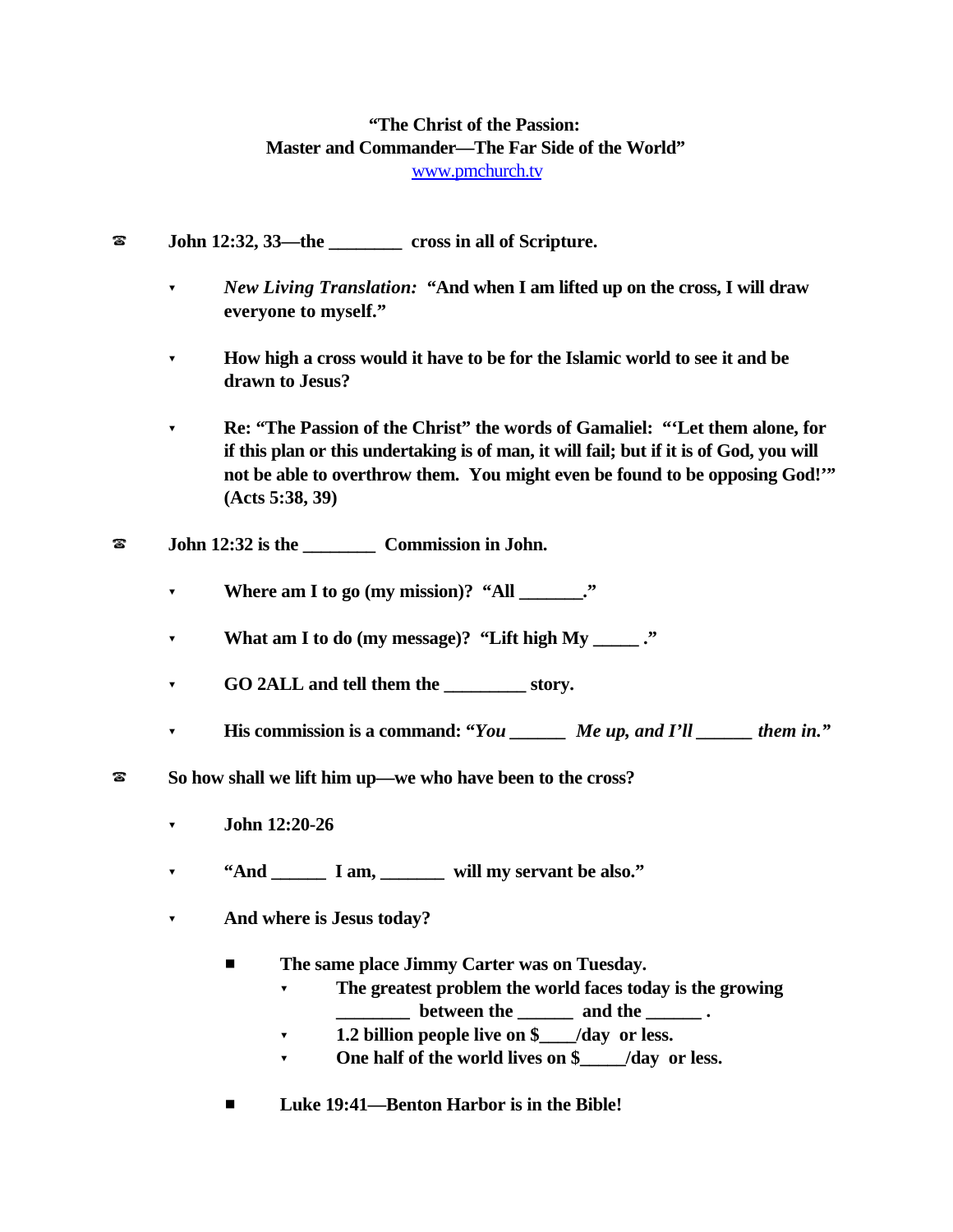- **EXECUTE:** Desire of Ages: "Many feel that it would be a great privilege to visit the **scenes of Christ's life on earth. . . . But we need not go to Nazareth, to Capernaum, or to Bethany, in order to walk in the steps of Jesus. We shall find His footprints beside the sickbed, in the hovels of poverty, in the crowded alleys of the great city, and in every place where there are human hearts in need of consolation. In doing as Jesus did when on earth, we shall walk in His steps." (640)**
- # **Jesus, walking the streets of Benton Harbor? To risky—too iffy—too "not me!"**
- $\blacksquare$  **John R. W. Stott: "Where is the spirit of adventure, the sense of uncalculating solidarity with the underprivileged? Where are the Christians who are prepared to put service before security, compassion before comfort, hardship before ease? Thousands of pioneer Christian tasks are waiting to be done, which challenge our complacency, and which call for risk." (***The Cross of Christ* **288)**
- $\blacksquare$  "Whoever loves his life loses it, and whoever hates her life in this world **will keep it for eternal life.'" (John 12:25)**
- ? **"'For unless a grain of wheat falls into the earth and dies, it remains alone; but if it dies, it bears much fruit.'" (John 12:24)**
- ? *You must \_\_\_\_\_ yourself in the furrow of this dying world's need.*
	- $\blacksquare$  Albert Schweitzer: "I don't know what your destiny will be, but one **thing I know: the only ones among you who will be really happy are those who will have sought and found how to serve."**
	- $\blacksquare$  *Desire of Ages* concurs: "Where there is no active labor for others, love **wanes, and faith grows dim." (825)**

"Where I am, there will my servant be also."